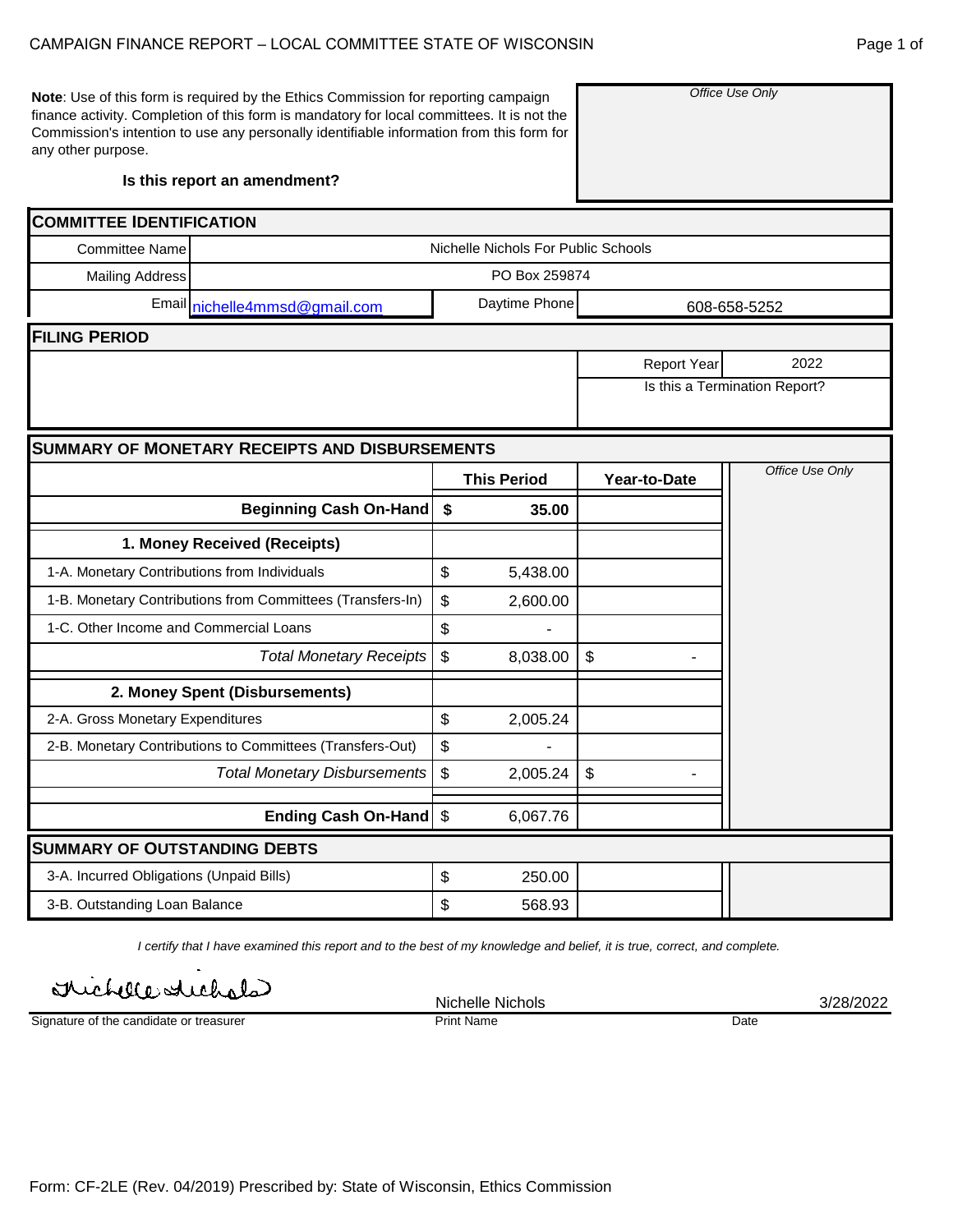| <b>Date</b>        | <b>First Name</b> | <b>Last Name</b>     | <b>Address</b>                   | City              | $\overline{\text{ST}}$ | Zip         | <b>Occupation</b>              | <b>Comments</b> | <b>Amount</b> |
|--------------------|-------------------|----------------------|----------------------------------|-------------------|------------------------|-------------|--------------------------------|-----------------|---------------|
| 12/17/2021 Nichols |                   | Nichelle             | PO Box 259874                    | Madison           | WI                     |             | 53725 Director                 |                 | \$<br>35.00   |
| 1/16/2022 ALEX     |                   | <b>FRALIN</b>        | 4737 S. Kenwood Avenu Chicago    |                   | IL                     | 60615 CEO   |                                |                 | \$<br>100.00  |
| 1/16/2022 Amanda   |                   | Moren                | 723 Glenway St 308               | Madison           | WI                     |             | 53711 Child Abuse Investigator |                 | \$<br>100.00  |
| 1/16/2022 Shawn    |                   | Matson               | 2101 Linden Ave #6               | Madison           | WI                     |             | 53704 Teacher                  |                 | \$<br>100.00  |
| 1/16/2022 Johnny   |                   | Winston              | 502 Traveler Lane                | Madison           | WI                     |             | 53718 retired                  |                 | \$<br>100.00  |
| 1/16/2022 Vanessa  |                   | McDowell             | 4726 Poplar Creek Dr.            | Madison           | WI                     | 53713 CEO   |                                |                 | \$<br>100.00  |
| 1/16/2022 Prenicia |                   | Clifton              | PO Box 1138                      | Liberty           | <b>MO</b>              |             | 64069 Founder                  |                 | \$<br>100.00  |
| 1/17/2022 Kelly    |                   | Ruppel               | 616 W Shore Dr                   | Madison           | WI                     |             | 53715 Exec Director            |                 | \$<br>100.00  |
| 1/20/2022 Kira     |                   | <b>Hicks</b>         | 930 Cornell Ct                   | Madison           | WI                     |             | 53705 MTSS strategist          |                 | \$<br>25.00   |
| 1/22/2022 Erica    |                   | Kruger               | 572 Troy Drive                   | Madison           | WI                     |             | 53704 School Counselor         |                 | \$<br>50.00   |
| 1/24/2022 Terri    |                   | Strong               | 714 Notting Hill Way             | Madison           | WI                     |             | 53718 Childcare specialist     |                 | \$<br>100.00  |
| 1/24/2022 Amy      |                   | <b>Noble</b>         | 25 Hiawatha Circle               | Madison           | WI                     |             | 53711 Social Worker            |                 | \$<br>100.00  |
| 1/25/2022 Kimberly |                   | Coaxum               | 22 Larchwood Road                | Larchmont         | NY.                    |             | 10538 Not Employed             |                 | \$<br>100.00  |
| 1/25/2022 Erica    |                   | Heyward              | 36 Pine Rd                       | Coram             | <b>NY</b>              |             | 11727 Teacher                  |                 | \$<br>100.00  |
| 1/25/2022 Alisha   |                   | Marriott             | 168 Audubon Avenue               | Mount Vernon NY   |                        |             | 10552 Engineering Manager      |                 | \$<br>100.00  |
| 1/26/2022 Kiahna   |                   | Davis                | 14460 Garden Lane                | Carmel            | IN                     |             | 46033 Not Employed             |                 | \$<br>50.00   |
| 1/26/2022 charmita |                   | burch                | 122 BRENLEIGH PARK STOCKBRIDG GA |                   |                        |             | 30281 Professor                |                 | \$<br>25.00   |
| 1/29/2022 Karl     |                   | <b>Nichols</b>       | 3445 De Soto Loop                | <b>Round Rock</b> | <b>TX</b>              |             | 78665 Executive                |                 | \$<br>50.00   |
| 2/1/2022 Jamie     |                   | Domini               | 2372 West Lawn Ave               | Madison           | WI                     |             | 53711 Administrator            |                 | \$<br>25.00   |
| 2/8/2022 Cindy     |                   | Green                | 3346 Bradbury rd                 | Madison           | WI                     |             | 53719 Education                |                 | \$<br>106.00  |
| 2/8/2022 April     |                   | Kigeya               | 2310 Parmenter Street AMiddleton |                   | WI                     |             | 53562 Outreach Specialist      |                 | \$<br>250.00  |
| 2/9/2022 Julie     |                   | Traxler              | 536 Elmside Blvd                 | Madison           | WI                     |             | 53704 Teacher                  |                 | \$<br>25.00   |
| 2/13/2022 Kelly    |                   | Ruppel               | 616 W Shore Dr                   | Madison           | WI                     |             | 53715 Exec Director            |                 | \$<br>53.00   |
| 2/13/2022 Shiva    |                   | <b>Bidar-Sielaff</b> | 2704 Kendall Ave                 | Madison           | WI                     |             | 53705 Administrator            |                 | \$<br>100.00  |
| 2/14/2022 Tim      |                   | <b>Size</b>          | 2215 Commonwealth Ay Madison     |                   | WI                     | 53726 admin |                                |                 | \$<br>500.00  |
| 2/14/2022 Molly    |                   | Gottfried            | 800 S Westhaven PI UniAppleton   |                   | WI                     |             | 54914 Not Employed             |                 | \$<br>50.00   |
| 2/14/2022 Beverly  |                   | Malone               | 2181 Jamieson Avenue Alexandria  |                   | VA                     |             | 22314 Administrator            |                 | \$<br>25.00   |
| 2/14/2022 April    |                   | Kumapayi             | 536 Plaza Drive Apt 101 Madison  |                   | WI                     |             | 53719 Senior Accountant        |                 | \$<br>25.00   |
| 2/14/2022 Erin     |                   | Thornley             | 702 McLean Dr.                   | Madison           | WI                     |             | 53718 Not Employed             |                 | \$<br>50.00   |
| 2/14/2022 Ernise   |                   | Watson               | 9605 Paragon St                  | Middleton         | WI                     |             | 53562 Manager                  |                 | \$<br>100.00  |
| 2/14/2022 Phyllis  |                   | Kritek               | 3911 Green Cook Road Johnstown   |                   | OH                     |             | 43031 Nurse Consultant         |                 | \$<br>100.00  |
| 2/15/2022 Gloria   |                   | Perez                | 864 E. Devon Rd.                 | Gilbert           | <b>AZ</b>              |             | 85296 Nursing                  |                 | \$<br>100.00  |
| 2/15/2022 Todd     |                   | Kummer               | 6 Nokomis Court                  | Madison           | WI                     |             | 53711 Not Employed             |                 | \$<br>53.00   |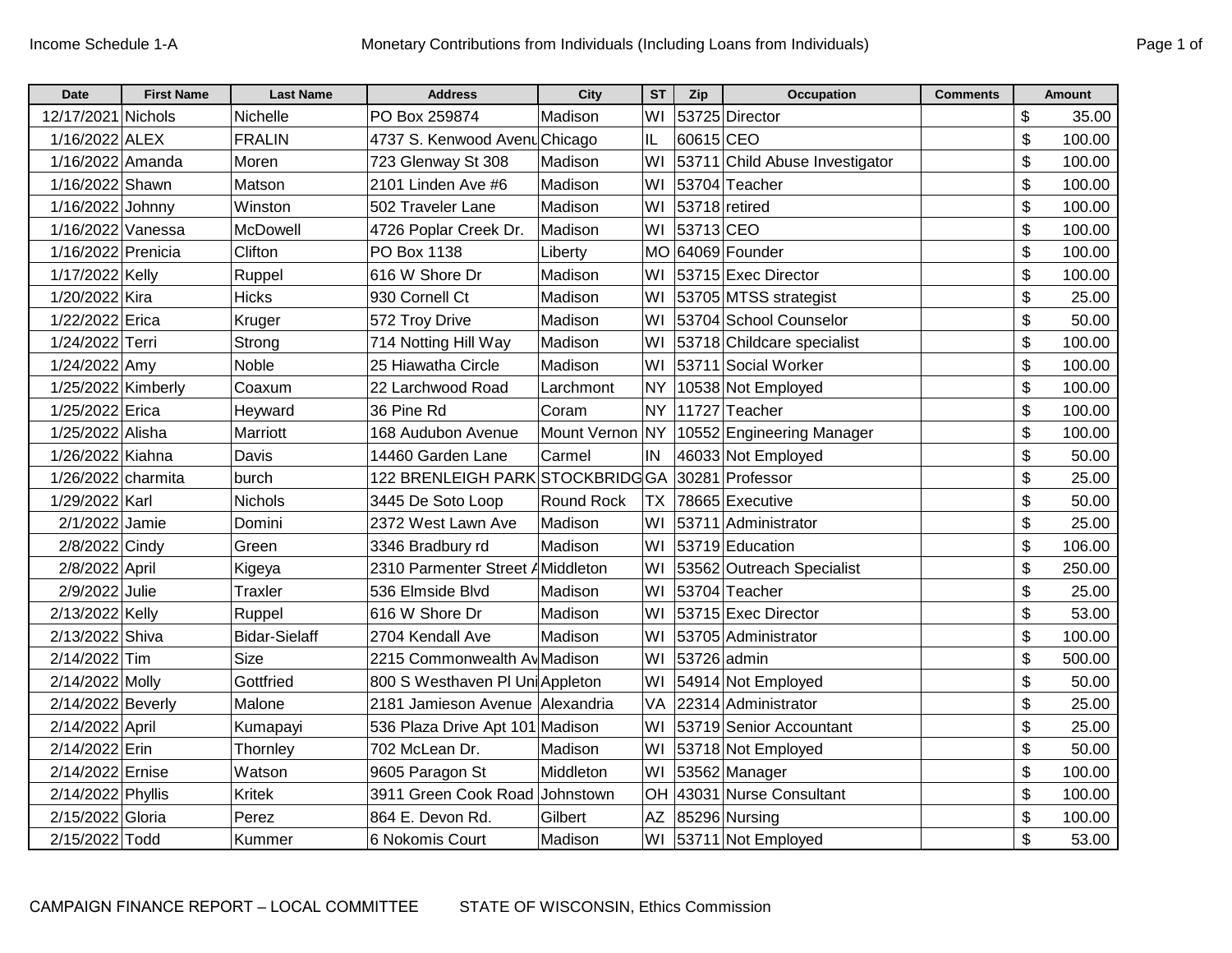| 2/15/2022 Velma    |                    | Ritcherson      | 6006 hempstead rd                     | Madison          |           |             | WI 53711 Not Employed            | \$ | 100.00 |
|--------------------|--------------------|-----------------|---------------------------------------|------------------|-----------|-------------|----------------------------------|----|--------|
| 2/15/2022 Anthony  |                    | Gray            | 7129 Countrywood Lane Madison         |                  | WI        |             | 53719 Attorney                   | \$ | 53.00  |
| 2/15/2022 Heidi    |                    | Wegleitner      | 1941 E Dayton St                      | Madison          | WI        |             | 53704 Attorney                   | \$ | 53.00  |
| 2/15/2022 Carola   |                    | Gaines          | 5705 Claredon Dr                      | Fitchburg        | WI        |             | 53711 Nurse                      | \$ | 100.00 |
| 2/16/2022 Tommie   |                    | Jones           | 2401 32nd Street SE                   | Washington       | <b>DC</b> | 20020 Chief |                                  | \$ | 25.00  |
| 2/16/2022 Dana     |                    | Pellebon        | 2764 Osmundsen Rd                     | Fitchburg        | W1        |             | 53711 Executive director         | \$ | 100.00 |
| 2/17/2022 Claudia  |                    | Mosley          | 206 Pintail Pl                        | Sun Prairie      | WI        |             | 53590 Not Employed               | \$ | 35.00  |
| 2/17/2022 Marion   |                    | <b>Brown</b>    | 5813 Tree Line Dr.                    | Fitchburg        | WI        |             | 53711 Not Employed               | \$ | 50.00  |
| 2/17/2022 Patricia |                    | Finn            | 4209 Rolla Ln                         | Madison          | WI        |             | 53711 Not Employed               | \$ | 35.00  |
| 2/18/2022 Marcia   |                    | Standiford      | 2122 West Lawn Ave                    | Madison          |           |             | WI 53711 Exec. Ass't.            | \$ | 100.00 |
| 2/18/2022 Brian    |                    | Lavendel        | 2302 CENTER AVE                       | <b>MADISON</b>   | WI        |             | 53704 Apartment manager          | \$ | 100.00 |
| 2/18/2022 Karen    |                    | <b>Dreyfuss</b> | 1017 W. Lawrence St.                  | Madison          | WI        |             | 53715 Director of Odyssey Junior | \$ | 25.00  |
| 2/19/2022 Shari    |                    | Bernstein       | 402 Russell street                    | Madison          | WI        |             | 53704 Consultant                 | \$ | 50.00  |
| 2/19/2022 Joanne   |                    | <b>Disch</b>    | 9815 US Highway 98 W Miramar Beach FL |                  |           |             | 32550 Not Employed               | \$ | 50.00  |
| 2/23/2022 Charles  |                    | Brown           | 2551 Richardson St.                   | Madison          | WI I      |             | 53711 Instructor                 | \$ | 50.00  |
| 2/26/2022 Diane    |                    | Harlowe         | 601 Yosemite Place                    | Madison          | WI        |             | 53705 Not employed               | \$ | 25.00  |
|                    | 3/6/2022 Catherine | Dodd            | 963 Duncan Street                     | San Francisco CA |           |             | 94131-consultant                 | \$ | 53.00  |
| 3/6/2022 Judith    |                    | Martin-Holland  | 12095 TARTAN WAY                      | <b>OAKLAND</b>   | CA        |             | 94619 Professor                  | \$ | 100.00 |
| 3/7/2022 Christina |                    | Outlay          | 291 Moorland Pl                       | Sun Prairie      |           |             | WI 53590 Professor               | \$ | 100.00 |
| 3/10/2022 Mary     |                    | Foley           | 963 Duncan Street                     | San Francisco CA |           |             | 94131 Registered Nurse           | \$ | 53.00  |
| 3/13/2022 Kent     |                    | <b>Nichols</b>  | 4312 South 16000 East Pembroke TowlL  |                  |           |             | 60958 Pastor                     | \$ | 50.00  |
| 2/7/2022 Juan      |                    | Jose Lopez      | 2532 Fairfield Pl                     | madison          | WI        |             | 53704 Retired                    | \$ | 25.00  |
| 2/15/2022 Johnny   |                    | Winston Jr      | 502 Traveler Lane                     | Madison          | WI        |             | 53718 retired                    | \$ | 53.00  |
| 2/15/2022 Jan      |                    | Sternbach       | 4603 Maher Ave                        | Madison          | WI        |             | 53716 retired                    | \$ | 53.00  |
| 2/15/2022 Carousel |                    | Bayrd           | 4901 Sherwood Rd                      | Madison          | WI        |             | 53711 attorney                   | \$ | 100.00 |
| 2/15/2022 Barbara  |                    | <b>Nichols</b>  | 732 Struck Street #301                | Madison          | WI        |             | 53711 registered nurse           | \$ | 500.00 |
| 2/15/2022 Linda    |                    | Baumann         | 718 W. Lakeside St                    | Madison          | WI        |             | 53715 retired                    | \$ | 253.00 |
| 2/15/2022 Valese   |                    | Adams           | 211 Kennedy Heights                   | Madison          | WI        |             | Senior Admin Coordinator         | \$ | 100.00 |
| 2/16/2022 Candace  |                    | McDowell        | 1 Elver Ct                            | Madison          |           |             | WI 53719 retired                 | \$ | 50.00  |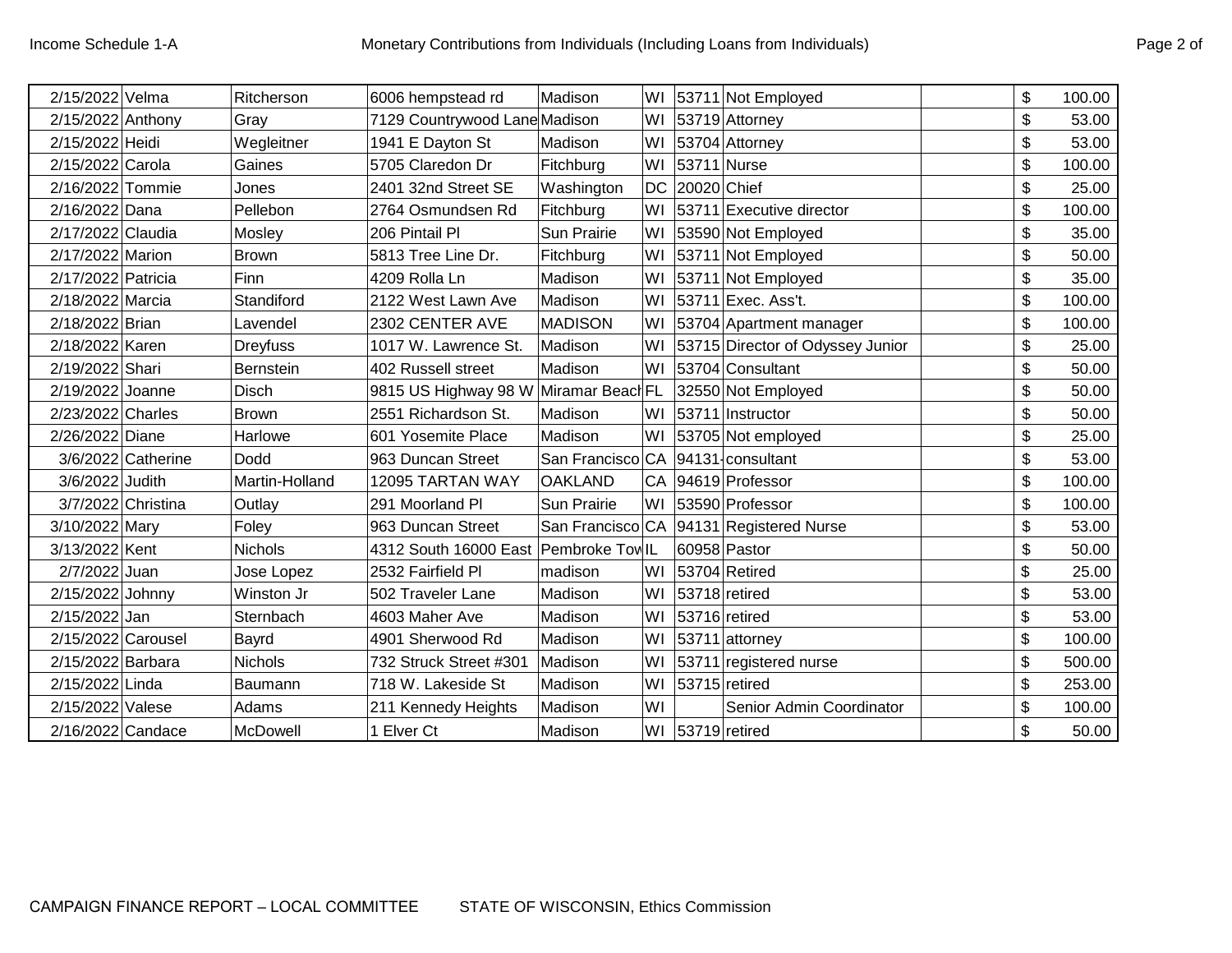| <b>Date</b> | <b>Committee Name</b>                      | <b>Address</b>             | City     | <b>ST</b> | Zip   | <b>Comments</b> | Amount   |
|-------------|--------------------------------------------|----------------------------|----------|-----------|-------|-----------------|----------|
| 3/5/2022 MT |                                            | 33 Nob Hill Road           | madison  | WI        | 53713 |                 | 2,500.00 |
|             | 2/23/2022 Ananda Mirilli for Public School | 1027 S Sunnyvale Ln Unit A | Imadison | WI        | 53713 |                 | 100.00   |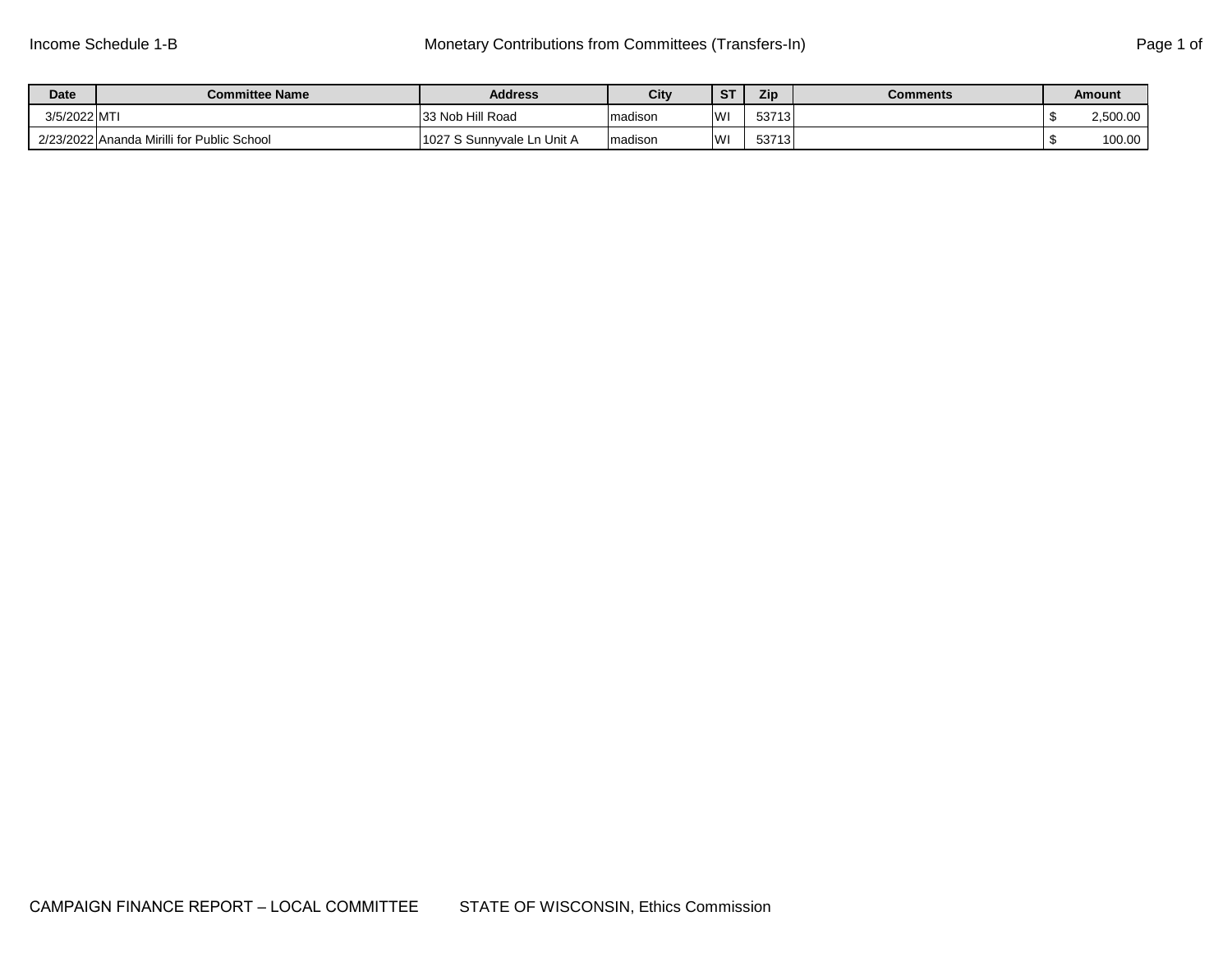| Date                | <b>Name</b>                            | <b>Address</b>                           | City          | <b>ST</b> | Zip        | <b>Purpose</b>        | <b>Comments</b>         | <b>Amount</b> |
|---------------------|----------------------------------------|------------------------------------------|---------------|-----------|------------|-----------------------|-------------------------|---------------|
|                     | 2/15/2022 Starkweather Brewery Company | 2439 Atwood Ave                          | Madison       | WI        |            | 53704 drink tickets   | Campaign Launch party   | \$<br>227.50  |
|                     | 2/15/2022 Wells Print and Digital      | 3121 Watford Way                         | Madison       | WI        |            | 53713 literature      | Campaign Launch party   | \$<br>94.39   |
| 2/15/2022 Kinko's   |                                        | 3906 East Washington Ave                 | Madison       | WI        |            | 53704 supplies        | Campaign Launch party   | \$<br>13.16   |
| 2/14/2022 Costco    |                                        | 2850 Hoepker Road                        | Sun Prairie   | WI        |            | 53590 Supplies        | Campaign Launch party   | \$<br>98.64   |
| 2/15/2022 Costco    |                                        | 2850 Hoepker Road                        | Sun Prairie   | WI        | 53590 Food |                       | Campaign Launch party   | \$<br>106.95  |
| 1/6/2022 Wix        |                                        | 500 Terry A Francois Boulevard Sixth Flr | San Francisco | CA        |            | 94158 Web platform    |                         | \$<br>276.00  |
| 12/29/2021 Go Daddy |                                        | 14455 N. Hayden Rd #219                  | Scottsdale    | AZ        |            | 85260 Web domain      |                         | \$<br>20.34   |
| 12/23/2021 PO Box   |                                        | 820 W. Wingra DR                         | Madison       | WI        |            | 53715 Mailing box     |                         | \$<br>67.00   |
| 1/15/2022 DPW       |                                        | P.O. Box 1686                            | Madison       | WI        |            | 53701 Membership fee  |                         | \$<br>27.50   |
| 3/11/2022 SCFL      |                                        | 1602 S. Park St. Rm. 228                 | Madison       | WI        |            | 53715 Ad placement    | <b>Union Labor News</b> | \$<br>420.00  |
|                     | 3/8/2022 Badger Voters                 |                                          | Madison       | WI        |            | Voters list           |                         | \$<br>480.00  |
|                     | 12/31/2021 Summit Credit Union         | PO Box 8046                              | Madison       | WI        |            | 53708 Annual card fee |                         | \$<br>5.00    |
|                     | 1/16/2022 ActBlue Technical Services   | 368 Summer Street                        | Sommerville   | МA        |            | 02146 Service Fees    |                         | \$<br>3.95    |
|                     | 1/16/2022 ActBlue Technical Services   | 368 Summer Street                        | Sommerville   | МA        |            | 02146 Service Fees    |                         | 3.95          |
|                     | 1/16/2022 ActBlue Technical Services   | 368 Summer Street                        | Sommerville   | МA        |            | 02146 Service Fees    |                         | 3.95          |
|                     | 1/16/2022 ActBlue Technical Services   | 368 Summer Street                        | Sommerville   | <b>MA</b> |            | 02146 Service Fees    |                         | 3.95          |
|                     | 1/16/2022 ActBlue Technical Services   | 368 Summer Street                        | Sommerville   | МA        |            | 02146 Service Fees    |                         | \$<br>3.95    |
|                     | 1/16/2022 ActBlue Technical Services   | 368 Summer Street                        | Sommerville   | МA        |            | 02146 Service Fees    |                         | \$<br>3.95    |
|                     | 1/17/2022 ActBlue Technical Services   | 368 Summer Street                        | Sommerville   | МA        |            | 02146 Service Fees    |                         | \$<br>3.95    |
|                     | 1/20/2022 ActBlue Technical Services   | 368 Summer Street                        | Sommerville   | MA        |            | 02146 Service Fees    |                         | \$<br>0.99    |
|                     | 1/22/2022 ActBlue Technical Services   | 368 Summer Street                        | Sommerville   | МA        |            | 02146 Service Fees    |                         | 1.98          |
|                     | 1/24/2022 ActBlue Technical Services   | 368 Summer Street                        | Sommerville   | МA        |            | 02146 Service Fees    |                         | \$<br>3.95    |
|                     | 1/24/2022 ActBlue Technical Services   | 368 Summer Street                        | Sommerville   | MA        |            | 02146 Service Fees    |                         | \$<br>3.95    |
|                     | 1/25/2022 ActBlue Technical Services   | 368 Summer Street                        | Sommerville   | MA        |            | 02146 Service Fees    |                         | 3.95          |
|                     | 1/25/2022 ActBlue Technical Services   | 368 Summer Street                        | Sommerville   | МA        |            | 02146 Service Fees    |                         | \$<br>3.95    |
|                     | 1/25/2022 ActBlue Technical Services   | 368 Summer Street                        | Sommerville   | МA        |            | 02146 Service Fees    |                         | \$<br>3.95    |
|                     | 1/26/2022 ActBlue Technical Services   | 368 Summer Street                        | Sommerville   | МA        |            | 02146 Service Fees    |                         | \$<br>1.98    |
|                     | 1/26/2022 ActBlue Technical Services   | 368 Summer Street                        | Sommerville   | МA        |            | 02146 Service Fees    |                         | \$<br>0.99    |
|                     | 1/29/2022 ActBlue Technical Services   | 368 Summer Street                        | Sommerville   | МA        |            | 02146 Service Fees    |                         | 1.98          |
|                     | 2/1/2022 ActBlue Technical Services    | 368 Summer Street                        | Sommerville   | MA        |            | 02146 Service Fees    |                         | \$<br>0.99    |
|                     | 2/8/2022 ActBlue Technical Services    | 368 Summer Street                        | Sommerville   | MA        |            | 02146 Service Fees    |                         | \$<br>4.19    |
|                     | 2/8/2022 ActBlue Technical Services    | 368 Summer Street                        | Sommerville   | МA        |            | 02146 Service Fees    |                         | \$<br>9.88    |
|                     | 2/9/2022 ActBlue Technical Services    | 368 Summer Street                        | Sommerville   | МA        |            | 02146 Service Fees    |                         | \$<br>0.99    |
|                     |                                        |                                          |               |           |            |                       |                         |               |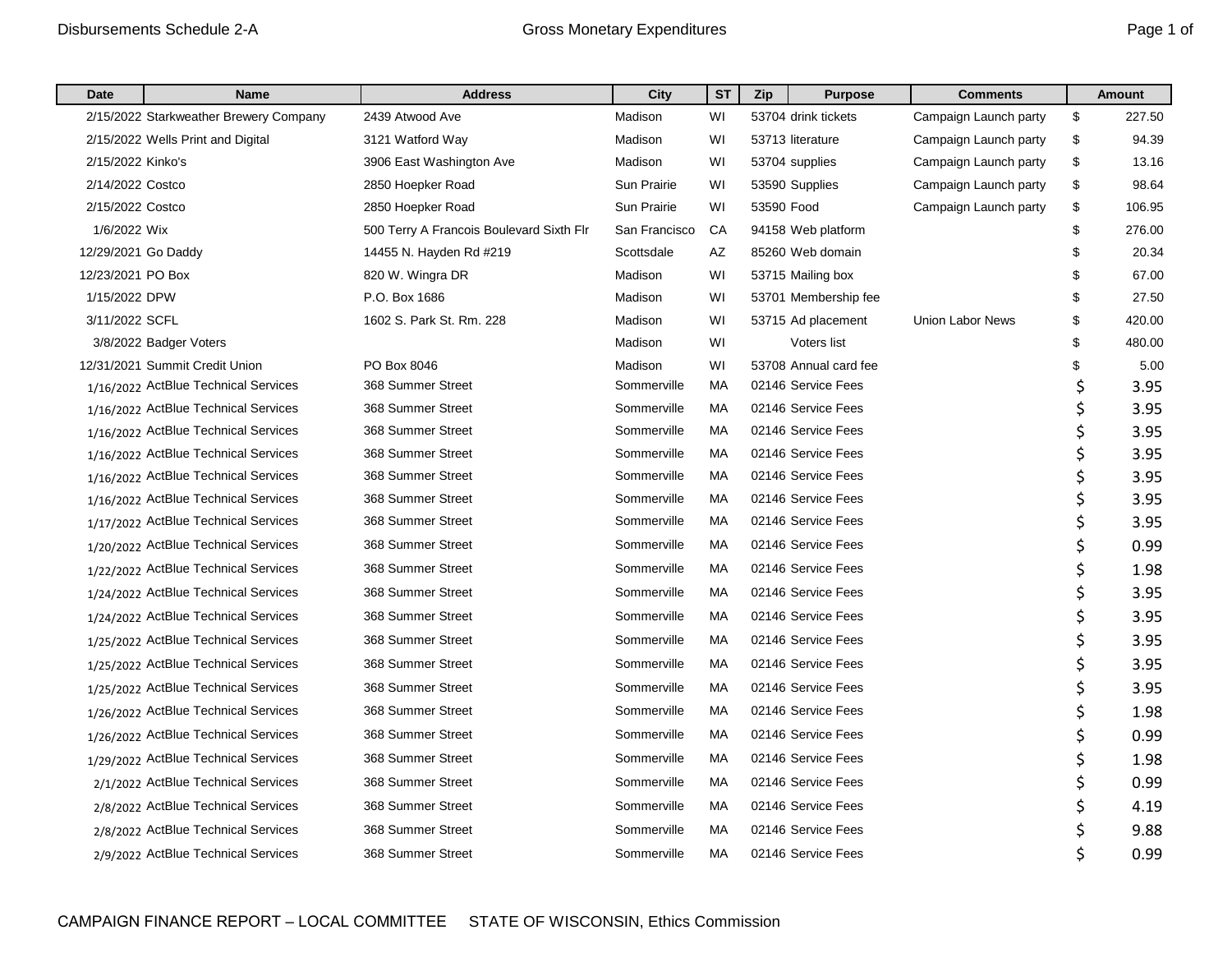2/13/2022 ActBlue Technical Services 2/13/2022 ActBlue Technical Services 2/14/2022 ActBlue Technical Services 2/14/2022 ActBlue Technical Services 2/14/2022 ActBlue Technical Services 2/14/2022 ActBlue Technical Services 2/14/2022 ActBlue Technical Services 2/14/2022 ActBlue Technical Services 2/14/2022 ActBlue Technical Services 2/15/2022 ActBlue Technical Services 2/15/2022 ActBlue Technical Services 2/15/2022 ActBlue Technical Services 2/15/2022 ActBlue Technical Services 2/15/2022 ActBlue Technical Services 2/15/2022 ActBlue Technical Services 2/16/2022 ActBlue Technical Services 2/16/2022 ActBlue Technical Services 2/17/2022 ActBlue Technical Services 2/17/2022 ActBlue Technical Services 2/17/2022 ActBlue Technical Services 2/18/2022 ActBlue Technical Services 2/18/2022 ActBlue Technical Services 2/18/2022 ActBlue Technical Services 2/19/2022 ActBlue Technical Services 2/19/2022 ActBlue Technical Services 2/23/2022 ActBlue Technical Services 2/26/2022 ActBlue Technical Services 3/6/2022 ActBlue Technical Services 3/6/2022 ActBlue Technical Services 3/7/2022 ActBlue Technical Services 3/10/2022 ActBlue Technical Services 3/13/2022 ActBlue Technical Services

| 368 Summer Street | Sommerville | МA | 02146 Service Fees | \$<br>2.10  |
|-------------------|-------------|----|--------------------|-------------|
| 368 Summer Street | Sommerville | МA | 02146 Service Fees | \$<br>3.95  |
| 368 Summer Street | Sommerville | МA | 02146 Service Fees | \$<br>19.75 |
| 368 Summer Street | Sommerville | МA | 02146 Service Fees | \$<br>1.98  |
| 368 Summer Street | Sommerville | МA | 02146 Service Fees | \$<br>0.99  |
| 368 Summer Street | Sommerville | МA | 02146 Service Fees | \$<br>0.99  |
| 368 Summer Street | Sommerville | МA | 02146 Service Fees | \$<br>1.98  |
| 368 Summer Street | Sommerville | МA | 02146 Service Fees | \$<br>3.95  |
| 368 Summer Street | Sommerville | МA | 02146 Service Fees | \$<br>3.95  |
| 368 Summer Street | Sommerville | МA | 02146 Service Fees | \$<br>3.95  |
| 368 Summer Street | Sommerville | МA | 02146 Service Fees | \$<br>2.10  |
| 368 Summer Street | Sommerville | МA | 02146 Service Fees | \$<br>3.95  |
| 368 Summer Street | Sommerville | МA | 02146 Service Fees | \$<br>2.10  |
| 368 Summer Street | Sommerville | МA | 02146 Service Fees | \$<br>2.10  |
| 368 Summer Street | Sommerville | МA | 02146 Service Fees | \$<br>3.95  |
| 368 Summer Street | Sommerville | МA | 02146 Service Fees | \$<br>0.99  |
| 368 Summer Street | Sommerville | МA | 02146 Service Fees | \$<br>3.95  |
| 368 Summer Street | Sommerville | МA | 02146 Service Fees | \$<br>1.39  |
| 368 Summer Street | Sommerville | МA | 02146 Service Fees | \$<br>1.98  |
| 368 Summer Street | Sommerville | МA | 02146 Service Fees | \$<br>1.39  |
| 368 Summer Street | Sommerville | МA | 02146 Service Fees | \$<br>3.95  |
| 368 Summer Street | Sommerville | МA | 02146 Service Fees | \$<br>3.95  |
| 368 Summer Street | Sommerville | МA | 02146 Service Fees | \$<br>0.99  |
| 368 Summer Street | Sommerville | МA | 02146 Service Fees | \$<br>1.98  |
| 368 Summer Street | Sommerville | МA | 02146 Service Fees | \$<br>1.98  |
| 368 Summer Street | Sommerville | МA | 02146 Service Fees | \$<br>1.98  |
| 368 Summer Street | Sommerville | МA | 02146 Service Fees | \$<br>0.99  |
| 368 Summer Street | Sommerville | МA | 02146 Service Fees | \$<br>2.10  |
| 368 Summer Street | Sommerville | МA | 02146 Service Fees | \$<br>3.95  |
| 368 Summer Street | Sommerville | МA | 02146 Service Fees | \$<br>3.95  |
| 368 Summer Street | Sommerville | МA | 02146 Service Fees | \$<br>2.10  |
| 368 Summer Street | Sommerville | МA | 02146 Service Fees | \$<br>1.98  |
|                   |             |    |                    |             |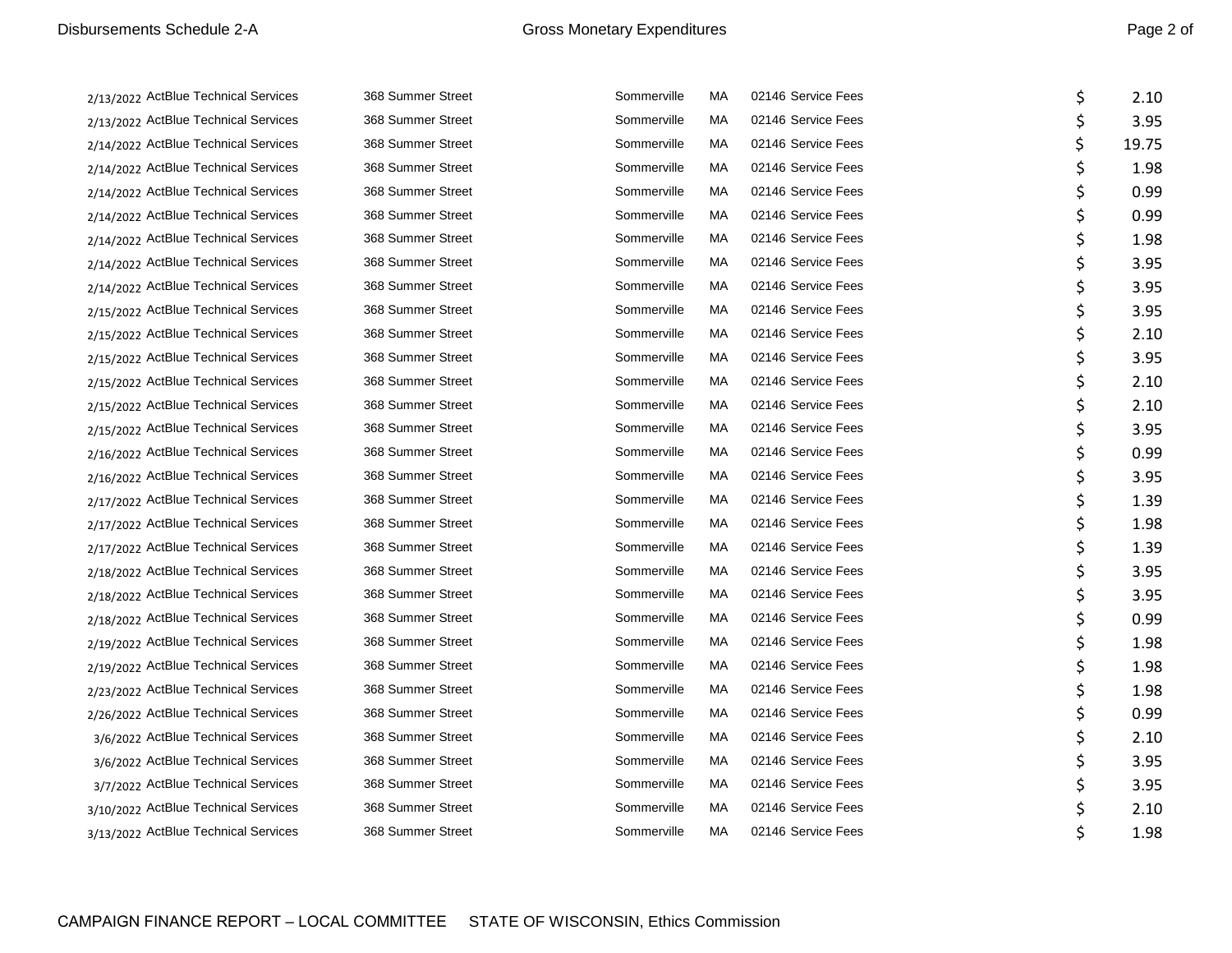| <b>Date</b> | <b>Name</b>             | <b>Address</b> | <b>City</b> | <b>CT</b> | Zip | <b>Purpose</b>       | <b>Outstanding</b><br>Balance.<br><b>Beginning of</b><br><b>Period</b> | <b>New Obligation</b><br><b>This Period</b> | Outstanding<br>Balance, Close<br>of Period |
|-------------|-------------------------|----------------|-------------|-----------|-----|----------------------|------------------------------------------------------------------------|---------------------------------------------|--------------------------------------------|
|             | 2/12/2022 Marlita Media | 6 Provo Court  | Madison     | WI        |     | 53719 graphic design |                                                                        | 250.00                                      | 250.00                                     |